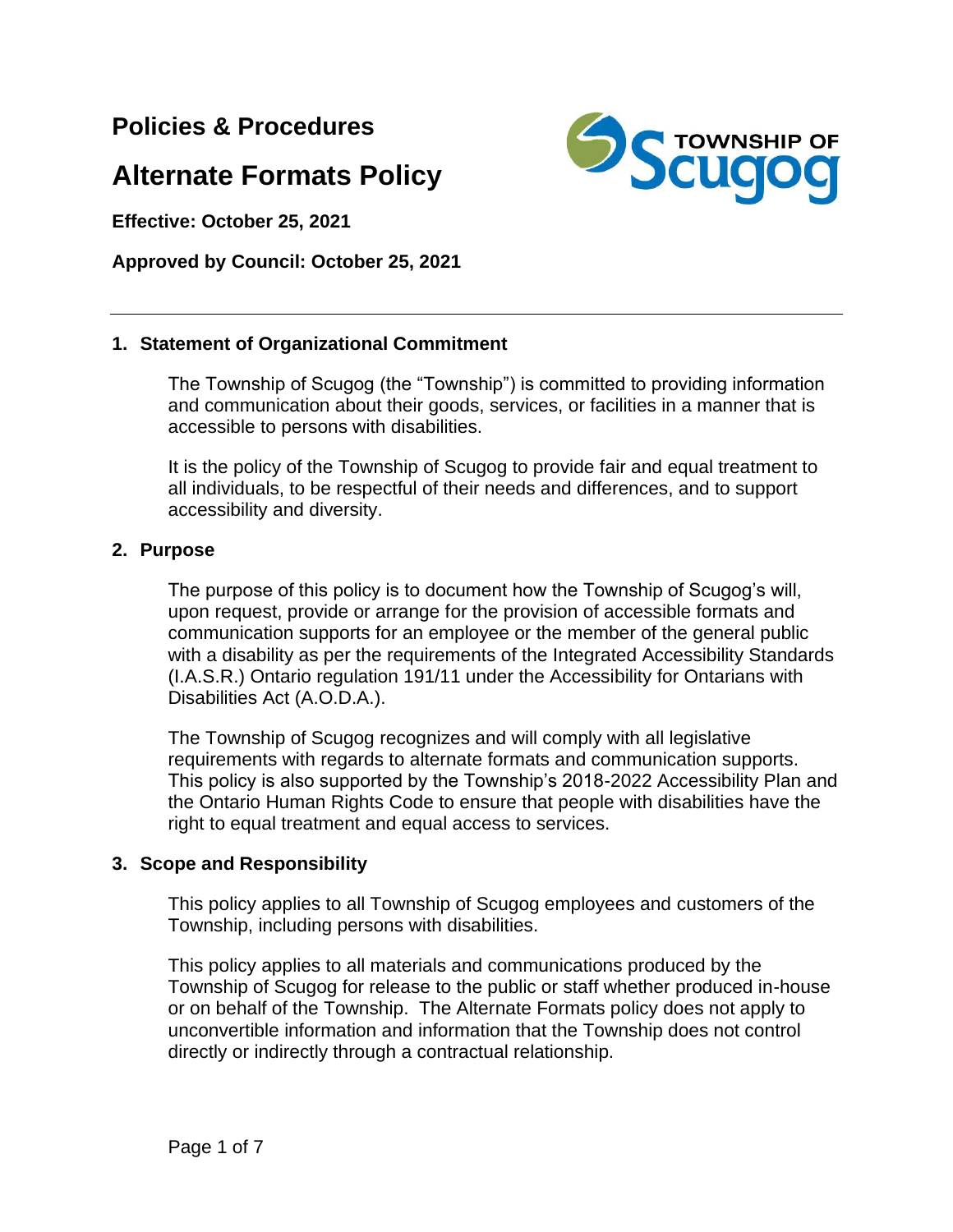The Director of Corporate Services/Clerk or designate is responsible for the overall implementation, administration, and enforcement of this policy.

## **4. Definitions**

**"Accessible/Alternate formats"** these may include, but are not limited to, large print, recorded audio and electronic formats,Braille, and other formats used by persons with disabilities.

**"Accommodation"** means the arrangement made or assistance provided so that persons with disabilities can participate in the experiences available. Accommodation will vary depending on the person's unique needs and the capacity of the Township to provide the requested accommodation.

**"Assistive devices"** means auxiliary aids that provide support and/or assistance to persons with disabilities which include, but are not limited to, wheelchairs, canes, scooters, crutches, walkers, personal sound amplification devices, ventilators etc.).

"**Barrier"** means obstacles that make it difficult, sometimes impossible, for persons with disabilities to do things in daily living (e.g., open doors, enter buildings, read small print, or walk far distances). Barriers can be visible or nonvisible, such as attitudinal barriers. which includes physical disabilities as well as vision, hearing, speech, developmental, learning, and mental health disabilities.

**"Communication supports"** may include, but are not limited to, captioning, alternative, and augmentative communication supports, plain language, sign language and other supports that facilitate effective communications.

**"Communications"** means the interaction between two or more persons or entities, or any combination of them, where information is provided, sent or received.

**"Conversion Ready"** means an electronic or digital format (Word) that facilitates conversion into an accessible/alternative format (i.e. compatibility with screenreading software).

**"Disability"** as defined by the *Ontario Human Rights Code* means:

a) any degree of physical disability, infirmity, malformation, or disfigurement that is caused by bodily injury, birth defect or illness and, without limiting the generality of the foregoing, includes diabetes mellitus, epilepsy, a brain injury, any degree of paralysis, amputation, lack of physical co-ordination, blindness or visual impediment, deafness or hearing impediment, muteness or speech impediment, or physical reliance on a guide dog or other animal or on a wheelchair or other remedial appliance or device;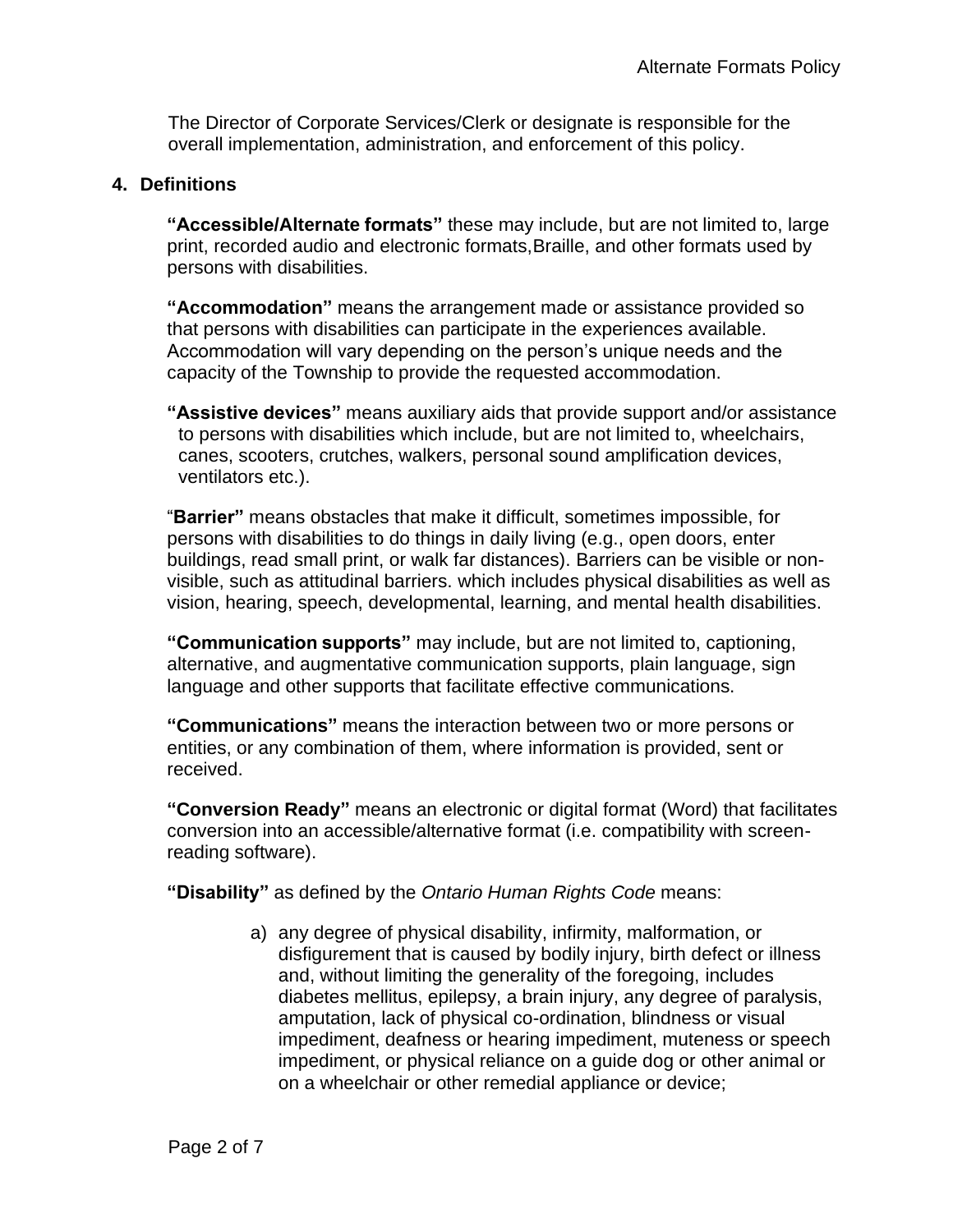- b) a condition of mental impairment or a developmental disability;
- c) a learning disability or dysfunction in one or more of the processes involved inunderstanding or using symbols or spoken language;
- d) a mental disorder; or
- e) an injury or disability for which benefits were claimed or received under the insurance plan established under the *Workplace Safety and Insurance Act, 1997*.

**"Information"** includes data, facts and knowledge that exists in any format, including text, audio, digital or images, that convey meaning.

**"Internet Website**" means a collection of related web pages, images, videos, or other digital assets that are addressed relative to a common Uniform Resource Identifier (URI) and are accessible to the public.

**"Public documents"** means documents produced by a Township department for the purpose of providing information to the public about goods, services, or facilities (e.g., web content, brochures, applications, reports, business plans).

**"Township"** means the Corporation of the Township of Scugog.

**"Unconvertible"** means to technically feasible to convert the information or communications; the technology to convert the information or communications is not readily available.

**"Undue Hardship,"** as defined by the Ontario Human Rights Code, means a negative consequence to the municipality, if the request is honoured; factors to be taken into consideration when assessing undue hardship include:

- Cost
- Outside sources of funding, if any
- Health and safety factors, such as when a proposed accommodation would unduly endanger the safety of the employee and/or others

Factors that cannot be used to justify undue hardship include business inconvenience, employee morale and customer preference.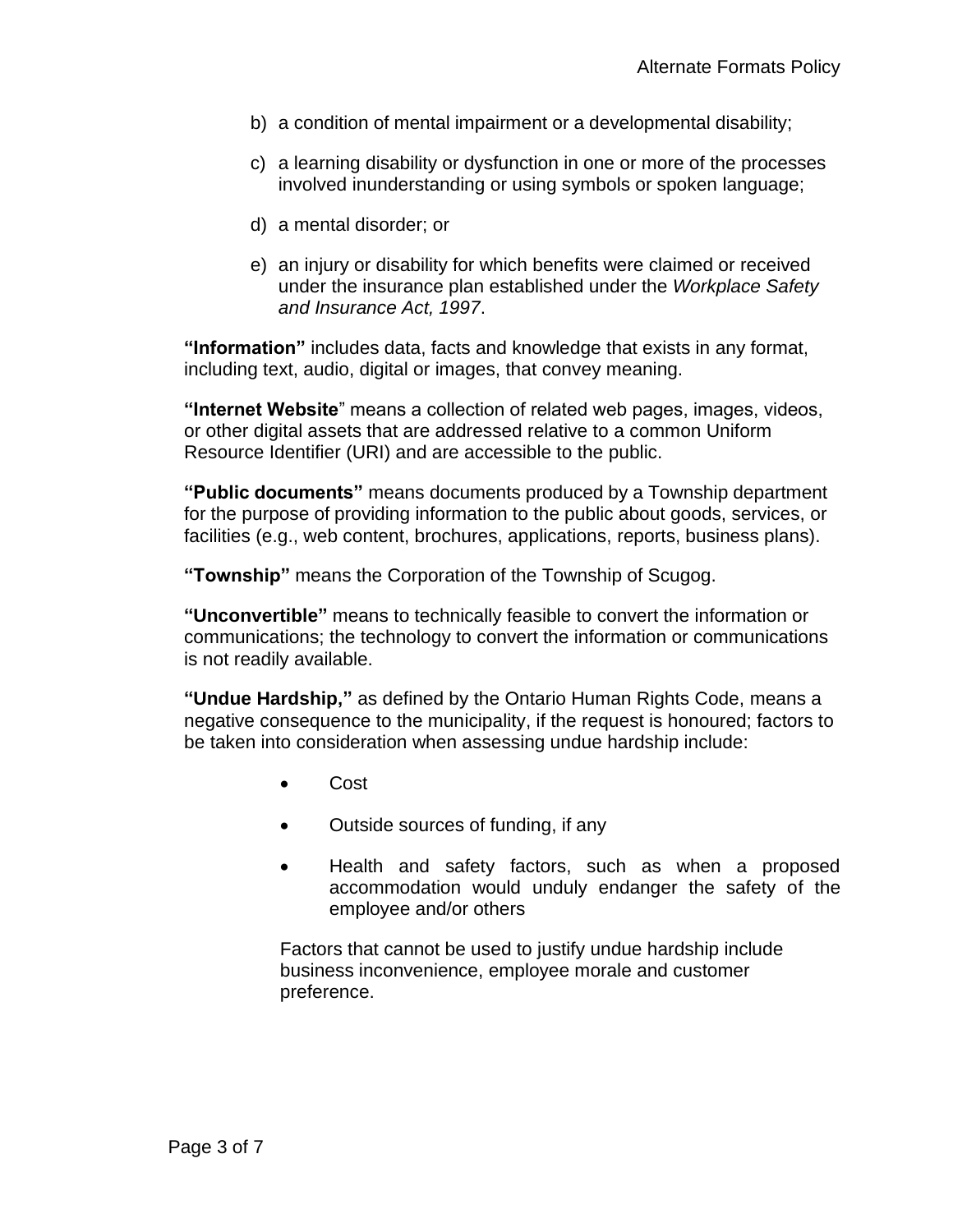# **5. Policy**

# **5.1 Development of Township Documents**

The Alternate Formats policy applies to all materials and communications produced by the Township of Scugog for release to the public or staff whether produced in-house or on behalf of the Township. The Alternate Formats policy does not apply to unconvertible information and information that the Township does not control directly or indirectly through a contractual relationship.

All Township of Scugog documents shall be created in an accessible format. Documents shall be created using Arial Font with body text no smaller than 12 point and using the "Township of Scugog-Guide to Accessible Documents." Where applicable, staff are to use the corporate document template (i.e. letters, reports, by-laws).

All municipal documents that the Township controls directly or indirectly shall feature the "Alternate Formats" clause: "Alternate formats are available upon request. Please contact [accessibility@scugog.ca](mailto:accessibility@scugog.ca) or 905-985-7346."

## **5.2 Requests for Alternate Formats**

An employee or member of the public shall make requests for Alternate Formats through the "Alternate Format request form" attached hereto as Appendix A.

The form will be submitted to the Director of Corporate Services/Clerk or designate who will than consult with the department/staff where the document originated from, as well we the individual making the request to determine their accessibly needs.

The Director of Corporate Services/Clerk or designate shall consult with the person making the request to determine their accessibility needs. Further, the Director of Corporate Services/Clerk or designate shall work with the creator/department from which the document originated provider to determine an alternative format or communication support that meets the needs of the requestor.

Staff outsourcing creation of materials, communications and documents is responsible for ensuring that accessibility considerations for electronic, print and audio/visual material formatting are included in procurement specifications (e.g. video captioning, electronic document formatting of consultant reports, websites, etc.) as per the Township's Procurement By-law.

# **5.2.1 Unconvertable Information**

If it is determined that information or communication are unconvertible, the Director of Corporate Services/Clerk or designate, shall provide the person requesting the information or communication with: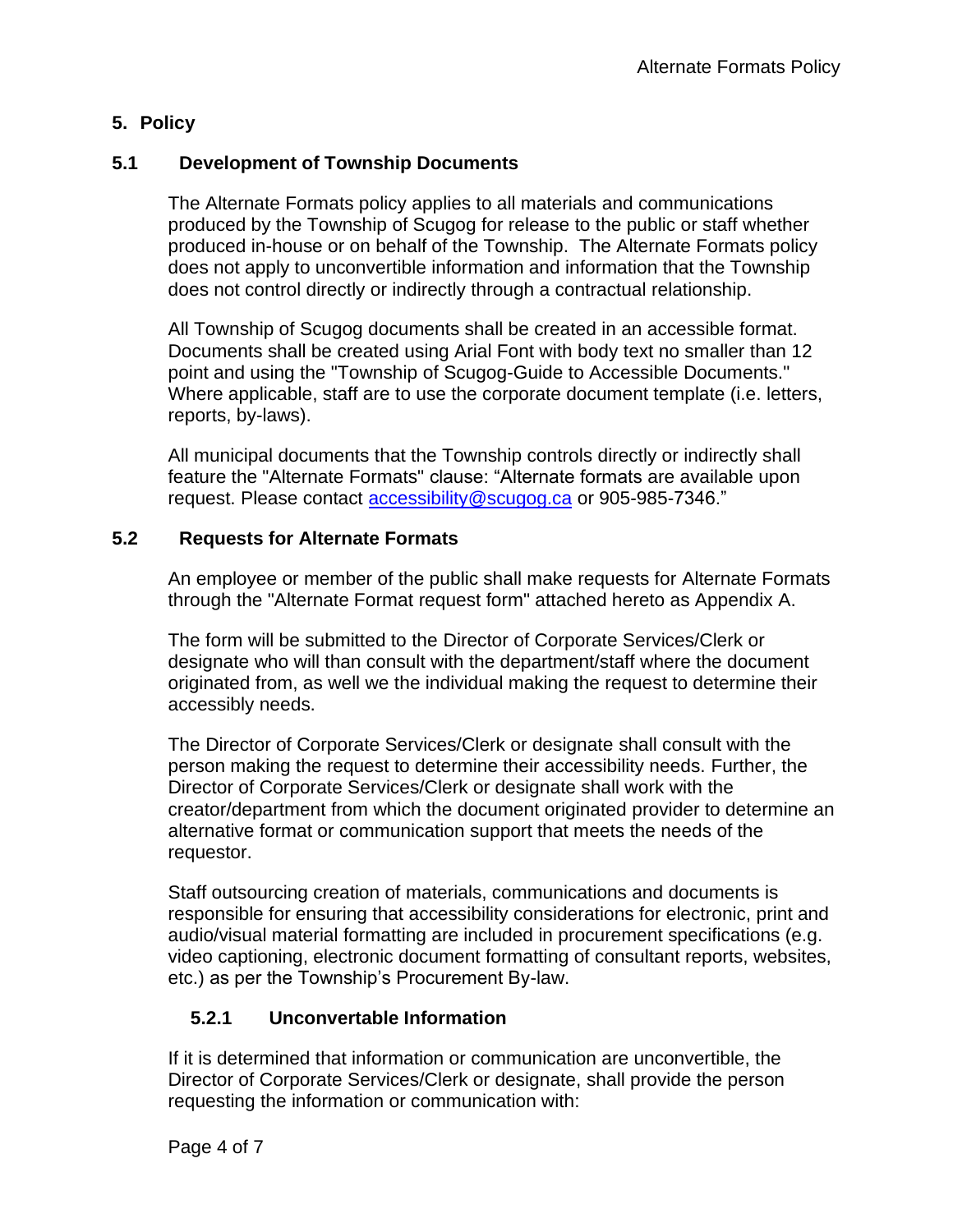- I. an explanation as to why the information or communication is unconvertible (e.g. technology does not exist or the essence of the information will be lost); and,
- II. a written summary of the unconvertible information or communication.

# **5.2.2 Conversion of Alternate Formats**

Conversion to alternate formats shall be processed in-house wherever possible. If a request cannot be processed in-house, the municipality will explore external options for the conversion.

If it is determined that the format requested is not deemed feasible or is deemed to cause undue hardship, alternative methods of providing the information/communication shall be explored that will meet the needs of the person with a disability and be agreed upon by both parties, the individual and the Township of Scugog.

# **5.2.3 Meeting Requests in a Timely Manner**

The timeframe for completing the conversion of a document into an accessible format may vary depending on the format requested, the size, complexity, quality of source documents and the quantity to be converted.

Accessible formats shall be provided in a timely manner, depending on the factors named above and generally within two (2) weeks or less.

# **5.2.4 Providing Information at no Additional Cost**

The Township will Provide the format/communication support at a cost no more than the cost of methods of duplication or conversion similar in nature and in accordance with the Township of Scugog Fees and Charges By-Law.

## **5.3 Notification**

# **5.3.1 Public Notification**

The Township will take measures to notify the public about the availability of accessible formats and communication supports by posting notice on the premises and on the Township's website.

# **5.3.2 Employee Notification**

The Township will notify all employees of the availability of alternate formats and communication supports during annual staff training.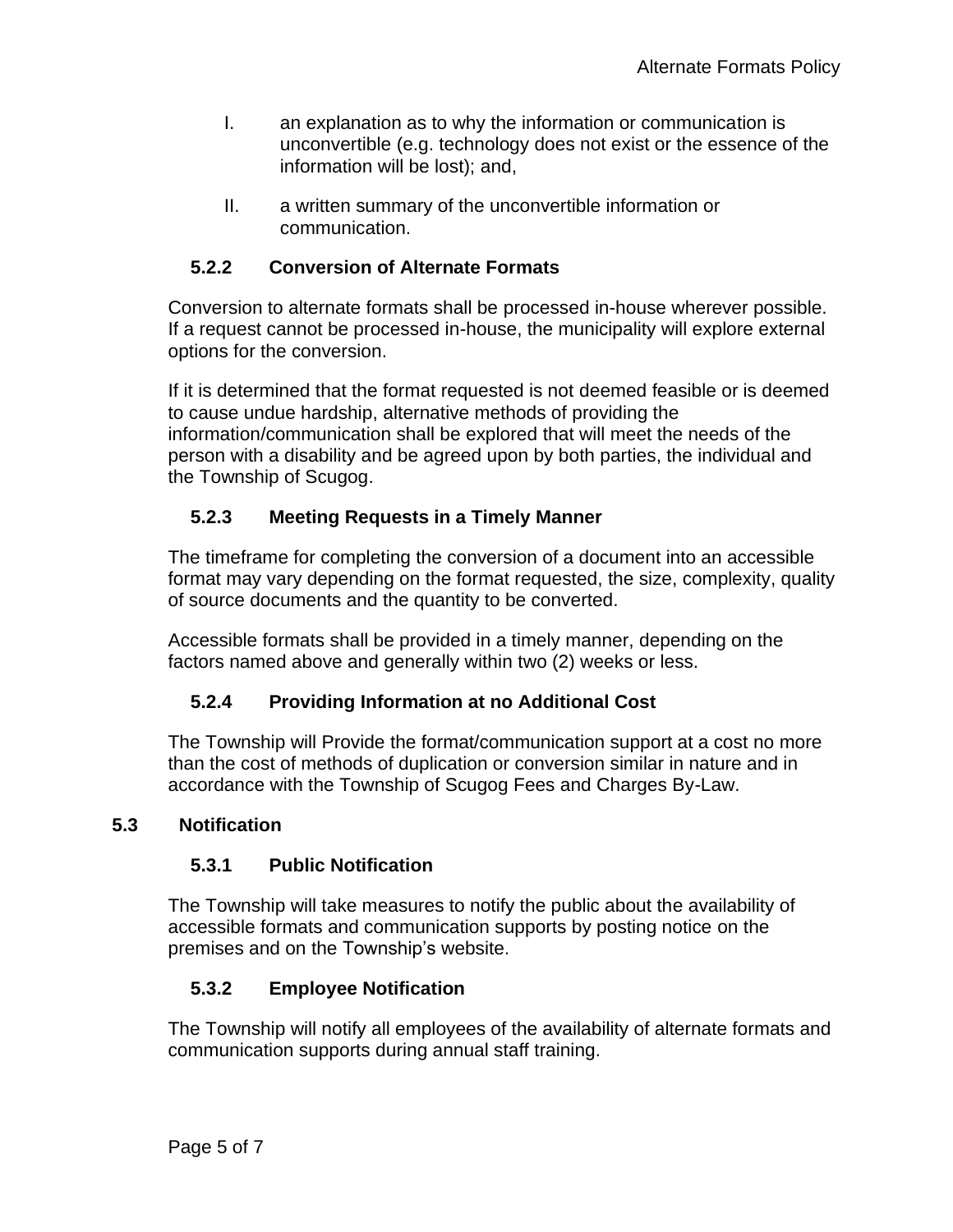# **Appendix A – Alternate Format & Communication Support Request Form**

The Township of Scugog is committed to providing information in a format that meets your needs. If you require information in an alternate format or communication support, please complete this form.

## **Requesters Information**

To ensure the suitability of an accessible format provided, staff will consult with you for guidance on how we can best meet your needs.

| Name:                   |        |
|-------------------------|--------|
| <b>Mailing Address:</b> |        |
| Phone:                  | Email: |

Please indicate your preferred method of contact:  $\Box$  Phone  $\Box$  Mail  $\Box$  Email

# **Document/Website Content Information**

| Name of Document or Website URL:                               |  |
|----------------------------------------------------------------|--|
|                                                                |  |
| Section(s) Required:                                           |  |
| <b>Additional Details:</b>                                     |  |
|                                                                |  |
| What alternate format or communication support do you require? |  |
|                                                                |  |
|                                                                |  |